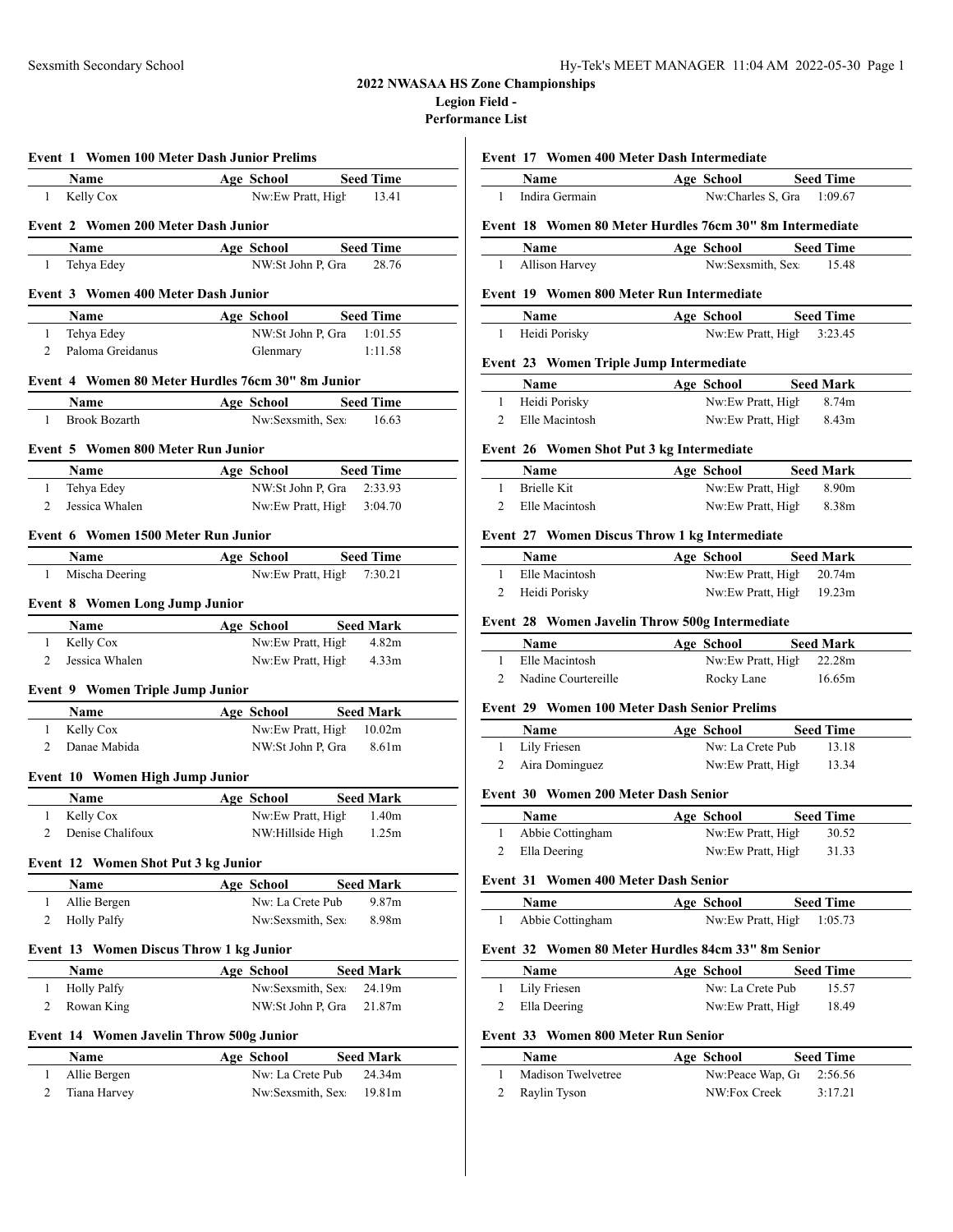### **2022 NWASAA HS Zone Championships Legion Field -**

**Performance List**

|                | Event 34 Women 1500 Meter Run Senior       |                                                               | Event 4                                           |
|----------------|--------------------------------------------|---------------------------------------------------------------|---------------------------------------------------|
|                |                                            | Name Age School Seed Time                                     |                                                   |
| 1              | Madison Twelvetree                         | Nw:Peace Wap, $G_1$ 5:24.76                                   | $\mathbf{1}$                                      |
| 2              | Raylin Tyson                               | NW:Fox Creek<br>6:30.43                                       | Event 4                                           |
|                | Event 35 Women 3000 Meter Run Senior       |                                                               |                                                   |
|                | <b>Name</b>                                | Age School Seed Time                                          | 1                                                 |
| 1              | Madison Twelvetree                         | Nw:Peace Wap, G1 12:25.92                                     | $\overline{2}$                                    |
|                |                                            |                                                               |                                                   |
|                | <b>Event 36 Women Long Jump Senior</b>     |                                                               | Event 4                                           |
|                | <b>Name</b>                                | Age School Seed Mark                                          |                                                   |
| 1              | Raylin Tyson                               | NW:Fox Creek<br>4.56m                                         | 1                                                 |
| 2              |                                            | Madison Twelvetree Nw:Peace Wap, G1 4.30m                     | $2\quad C$                                        |
|                | Event 37 Women Triple Jump Senior          |                                                               | Event 5                                           |
|                |                                            | Name Age School Seed Mark                                     |                                                   |
| $\mathbf{1}$   | Aira Dominguez                             | Nw:Ew Pratt, High<br>9.34 <sub>m</sub>                        | $\mathbf{1}$                                      |
|                | 2 Lily Friesen                             | Nw: La Crete Pub<br>9.08 <sub>m</sub>                         | $\mathbf{2}$                                      |
|                |                                            |                                                               |                                                   |
|                | Event 38 Women High Jump Senior            |                                                               | Event 5                                           |
|                | <b>Name</b>                                | <b>Example 2 Age School Seed Mark</b>                         |                                                   |
|                | 1 Natalie Krahn                            | NW:Hillside High 1.40m                                        | $\mathbf{1}$                                      |
|                | 2 Ella Deering                             | Nw:Ew Pratt, High 1.35m                                       | 2 L                                               |
|                | Event 40 Women Shot Put 4 kg Senior        |                                                               | Event 5                                           |
|                | <b>Name</b>                                | Age School Seed Mark                                          |                                                   |
| 1              | Lauryn Morris                              | Nw: La Crete Pub 11.44m                                       | $\mathbf{1}$                                      |
|                |                                            |                                                               | 2 E                                               |
|                | Event 41 Women Discus Throw 1 kg Senior    |                                                               |                                                   |
|                |                                            | <b>Name</b> Age School Seed Mark                              | Event 5                                           |
|                | 1 Lauryn Morris                            | Nw: La Crete Pub 30.10m                                       |                                                   |
| $\overline{2}$ | Abbie Cottingham                           | Nw:Ew Pratt, High 20.99m                                      | 1                                                 |
|                |                                            | Event 42 Women Javelin Throw 600g 220cm Senior                | 2                                                 |
|                | Name                                       | Age School Seed Mark                                          | Event 5                                           |
|                | 1 Lauryn Morris                            | Nw: La Crete Pub 24.90m                                       |                                                   |
|                | 2 Natalie Krahn                            | NW:Hillside High 19.78m                                       | $\mathbf{1}$                                      |
|                |                                            |                                                               | $\overline{2}$                                    |
|                | Event 43 Men 100 Meter Dash Junior Prelims |                                                               |                                                   |
|                | Name                                       | Seed Time<br><b>Age School</b>                                | Event 5                                           |
| 1              | Jose Castaneda                             | NW:St John P, Gra<br>11.84                                    |                                                   |
|                | Nathan Bergen                              | Nw: La Crete Pub<br>12.23                                     | $\mathbf{1}$                                      |
| 2              |                                            |                                                               | 2                                                 |
|                | Event 44 Men 200 Meter Dash Junior         |                                                               |                                                   |
|                |                                            |                                                               |                                                   |
| 1              | Name<br>Coleman Parlee                     | Age School<br><b>Seed Time</b><br>26.42                       |                                                   |
| 2              | Waylon Tindale                             | Nw:Peace Wap, Be<br>Ridgevalley<br>26.42                      |                                                   |
|                |                                            |                                                               |                                                   |
|                | Event 45 Men 400 Meter Dash Junior         |                                                               |                                                   |
|                | Name                                       | Age School<br><b>Seed Time</b>                                |                                                   |
| $\mathbf{1}$   | Isaiah Neufeld                             | Nw: La Crete Pub<br>57.17                                     |                                                   |
| 2              | Coleman Parlee                             | Nw:Peace Wap, Be<br>58.51                                     |                                                   |
|                |                                            |                                                               |                                                   |
|                |                                            | Event 46 Men 100 Meter Hurdles 84cm33" 8.5 Junior             |                                                   |
| $\mathbf{1}$   | Name<br>Hunter Burns                       | <b>Seed Time</b><br>Age School<br>Nw:Fairview, Fairv<br>18.22 | Event 5<br>1<br>2<br>Event 5<br>1<br>2<br>Event 5 |

### **Event 47 Men 800 Meter Run Junior**

|               | Name                               | Age School | <b>Seed Time</b>           |  |
|---------------|------------------------------------|------------|----------------------------|--|
| $\mathbf{1}$  | Nolen Jong                         |            | Nw:Ew Pratt, High 3:07.65  |  |
|               | Event 48 Men 1500 Meter Run Junior |            |                            |  |
|               | <b>Name</b>                        | Age School | <b>Seed Time</b>           |  |
| 1             | Aiden Armstrong                    |            | Nw:Charles S, Gra 4:41.63  |  |
|               |                                    |            |                            |  |
| $\mathcal{P}$ | Chance Basaraba                    |            | Nw:Grande Ca, Gr 4:44.95   |  |
|               | Event 49 Men 3000 Meter Run Junior |            |                            |  |
|               | Name                               | Age School | <b>Seed Time</b>           |  |
| 1             | Aiden Armstrong                    |            | Nw:Charles S, Gra 11:03.65 |  |
| $\mathcal{P}$ | Chance Basaraba                    |            | Nw:Grande Ca, Gr 11:30.14  |  |
|               | Event 50 Men Long Jump Junior      |            |                            |  |

| Name               | Age School | <b>Seed Mark</b>  |       |
|--------------------|------------|-------------------|-------|
| Franci Simogan     |            | Nw:Ew Pratt, High | 5.29m |
| Jannar Pablo Credo |            | NW:St John P. Gra | 5.26m |

### **Event 51 Men Triple Jump Junior**

| <b>Name</b>   | Age School       | <b>Seed Mark</b> |
|---------------|------------------|------------------|
| Nathan Bergen | Nw: La Crete Pub | 10.85m           |
| Liam Collins  | Paul Rowe        | 10.60m           |

### **Event 52 Men High Jump Junior**

| <b>Name</b>    | Age School      | <b>Seed Mark</b>  |
|----------------|-----------------|-------------------|
| Waylon Tindale | Ridgevalley     | 1.61 <sub>m</sub> |
| Elijah Wiebe   | Nw:Menno Sim, C | 1.60m             |

## **Event 54 Men Shot Put 5 kg Junior**

| <b>Name</b>                | Age School |                          | <b>Seed Mark</b> |
|----------------------------|------------|--------------------------|------------------|
| Cameron Patenaude-Pederson |            | Nw:Ew Pratt, High 12.56m |                  |
| Jaxon Heibert              |            | Nw:Sexsmith, Sex         | 10.26m           |

## **Event 55 Men Discus Throw 1.5 kg Junior**

| <b>Name</b>   | Age School | <b>Seed Mark</b>             |  |
|---------------|------------|------------------------------|--|
| Jaxon Heibert |            | $Nw:$ Sexsmith, Sex $33.13m$ |  |
| 2 Nolen Jong  |            | Nw:Ew Pratt, High 31.95m     |  |

## **Event 56 Men Javelin Throw 700g Junior**

| Name          | Age School                 | <b>Seed Mark</b> |
|---------------|----------------------------|------------------|
| Scott Rolling | Nw:Fairview, Fairv 33.07m  |                  |
| Zack Tonne    | Nw:Peace Wap, $G_1$ 31.20m |                  |

## **Event 57 Men 100 Meter Dash Intermediate Prelims**

| <b>Name</b>   | Age School        | <b>Seed Time</b> |
|---------------|-------------------|------------------|
| Aadam Stalker | Peace River       | 11.18            |
| 2 Ri Grievson | Nw:Ew Pratt, High | 11.97            |

### **Event 58 Men 200 Meter Dash Intermediate**

| Name                 | Age School       | <b>Seed Time</b> |  |
|----------------------|------------------|------------------|--|
| 1 Peyton Mecham      | Nw:Beaverlod, Be | 24.60            |  |
| Kalan Ah-Kim-Natchie | Upper Hay        | 32.13            |  |

## **Event 59 Men 400 Meter Dash Intermediate**

| <b>Name</b>   | Age School       | <b>Seed Time</b> |
|---------------|------------------|------------------|
| Peyton Mecham | Nw:Beaverlod, Be | 54.45            |
| Deizel Leet   | Nw:Beaverlod, Be | 54.67            |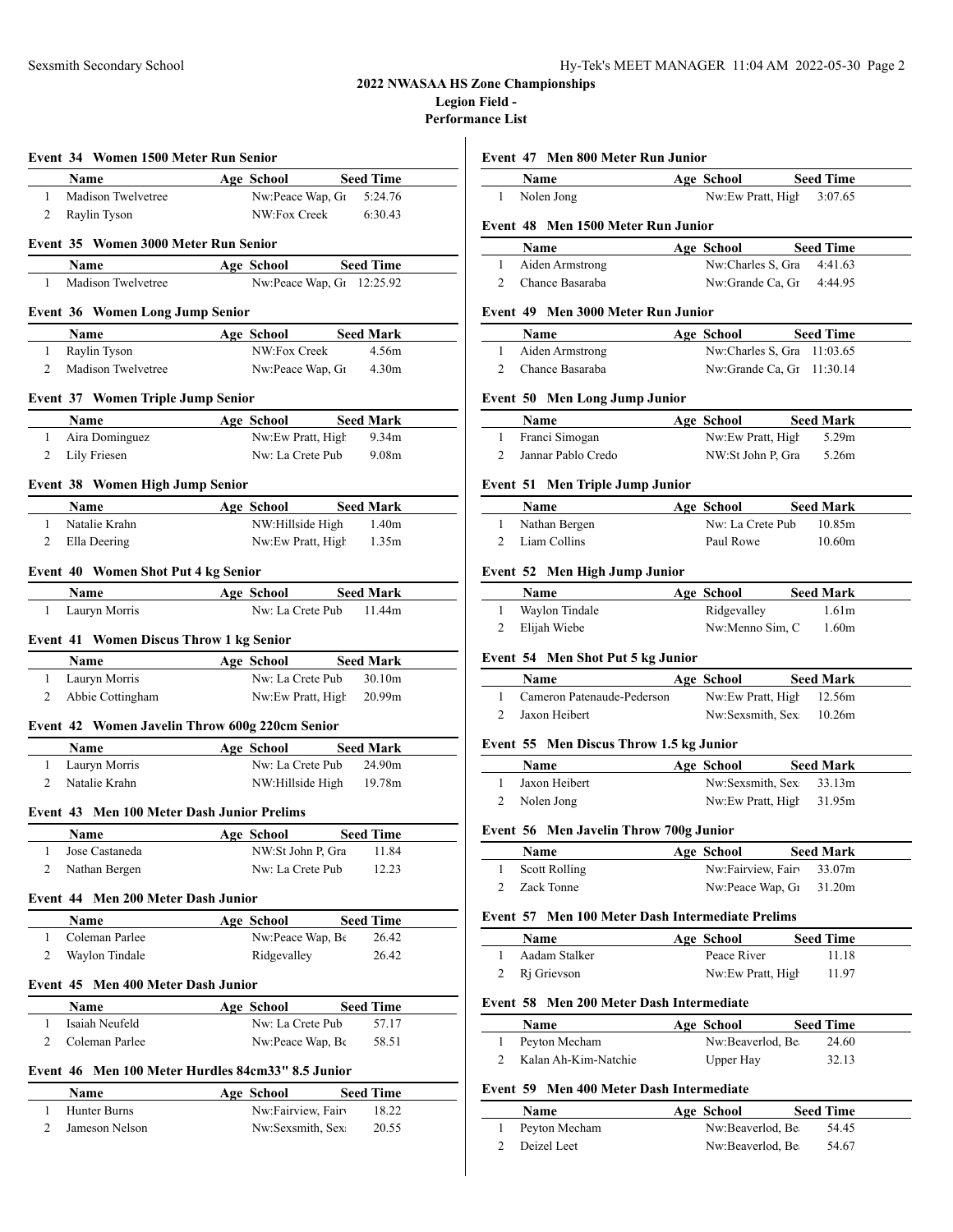# **2022 NWASAA HS Zone Championships**

## **Legion Field -**

**Performance List**

|                | Event 60 Men 100 Meter Hurdles 84cm33" 8.5 Intermediate |                                        |                           |  |
|----------------|---------------------------------------------------------|----------------------------------------|---------------------------|--|
|                | Name                                                    | Age School                             | <b>Seed Time</b>          |  |
| 1              | Lane Muggaberg                                          | Nw:Sexsmith, Sex                       | 20.45                     |  |
| 2              | Carter Auger                                            | Nw:Ew Pratt, High                      | 20.86                     |  |
|                | Event 61 Men 800 Meter Run Intermediate                 |                                        |                           |  |
|                | Name                                                    | Age School                             | <b>Seed Time</b>          |  |
| $\mathbf{1}$   | Jacob Farnsworth                                        | Nw:St Joseph, Gra                      | 2:10.74                   |  |
| $\overline{2}$ | Jordan Coen                                             | Glenmary                               | 2:13.19                   |  |
|                | Event 62 Men 1500 Meter Run Intermediate                |                                        |                           |  |
|                | <b>Name</b>                                             | Age School                             | <b>Seed Time</b>          |  |
| $\mathbf{1}$   | Jordan Coen                                             | Glenmary                               | 4:33.68                   |  |
| $\overline{2}$ | Dylan Leadlay                                           | Peace River                            | 4:36.11                   |  |
|                | Event 63 Men 3000 Meter Run Intermediate                |                                        |                           |  |
|                | Name                                                    | Age School                             | <b>Seed Time</b>          |  |
| $\mathbf{1}$   | Jordan Coen                                             | Glenmary                               | 11:02.80                  |  |
| 2              | Dylan Leadlay                                           | Peace River                            | 11:03.41                  |  |
|                |                                                         |                                        |                           |  |
|                | Event 64 Men Long Jump Intermediate                     |                                        |                           |  |
|                | Name                                                    | Age School                             | <b>Seed Mark</b>          |  |
| $\mathbf{1}$   | Aadam Stalker                                           | Peace River                            | 6.09 <sub>m</sub>         |  |
| 2              | Ri Grievson                                             | Nw:Ew Pratt, High                      | 5.94m                     |  |
|                |                                                         |                                        |                           |  |
|                | Event 65 Men Triple Jump Intermediate                   |                                        |                           |  |
|                | Name                                                    | Age School                             | <b>Seed Mark</b>          |  |
| 1              | <b>Matthew Barrett</b>                                  | Peace River                            | 12.36m                    |  |
| $\overline{2}$ | Aadam Stalker                                           | Peace River                            | 12.11m                    |  |
|                | Event 66 Men High Jump Intermediate                     |                                        |                           |  |
|                | Name                                                    | <b>Age School</b>                      | <b>Seed Mark</b>          |  |
| 1              | Ri Grievson                                             | Nw:Ew Pratt, High 1.71m                |                           |  |
| 2              | <b>Matthew Barrett</b>                                  | Peace River                            | 1.69m                     |  |
|                | Event 68 Men Shot Put 5 kg Intermediate                 |                                        |                           |  |
|                |                                                         |                                        |                           |  |
| 1              | Name<br>Carter Auger                                    | Age School<br>Nw:Ew Pratt, High 10.31m | <b>Seed Mark</b>          |  |
| $\overline{2}$ | Kaleb Kiyawasew                                         | NW:Hillside High 10.16m                |                           |  |
|                |                                                         |                                        |                           |  |
|                | Event 69 Men Discus Throw 1.5 kg Intermediate           |                                        |                           |  |
|                | Name                                                    | Age School                             | <b>Seed Mark</b>          |  |
| 1              | <b>Matthew Barrett</b>                                  | Peace River                            | 28.28m                    |  |
| 2              | Deizel Leet                                             | Nw:Beaverlod, Be                       | 26.26m                    |  |
|                | Event 70 Men Javelin Throw 700g Intermediate            |                                        |                           |  |
|                | Name                                                    | Age School                             | <b>Seed Mark</b>          |  |
| $\mathbf{1}$   | Matthew Barrett                                         | Peace River                            | 49.16m                    |  |
| 2              | Ri Grievson                                             | Nw:Ew Pratt, High                      | 45.77m                    |  |
|                | Event 71 Men 100 Meter Dash Senior Prelims              |                                        |                           |  |
|                | Name                                                    | Age School                             | <b>Seed Time</b>          |  |
| 1              | Mondi Lascuna                                           | Nw:Ew Pratt, High                      | 11.99                     |  |
| 2              | Raiden Duchesneau                                       | Nw:Ew Pratt, High                      | 12.16                     |  |
|                | Event 72 Men 200 Meter Dash Senior                      |                                        |                           |  |
|                |                                                         |                                        |                           |  |
| 1              | Name<br>Raiden Duchesneau                               | <b>Age School</b><br>Nw:Ew Pratt, High | <b>Seed Time</b><br>25.80 |  |
|                |                                                         |                                        |                           |  |

| 2            |             | Mondi Lascuna                                 | Nw:Ew Pratt, High                                      | 27.58            |  |
|--------------|-------------|-----------------------------------------------|--------------------------------------------------------|------------------|--|
|              |             | Event 73 Men 400 Meter Dash Senior            |                                                        |                  |  |
|              | Name        |                                               | Age School                                             | <b>Seed Time</b> |  |
| 1            |             | Adam Newman                                   | NW:Hillside High 1:02.76                               |                  |  |
| 2            |             | Colton McGhie                                 | NW:Hillside High 1:07.42                               |                  |  |
|              |             |                                               |                                                        |                  |  |
|              |             | Event 75 Men 800 Meter Run Senior             |                                                        |                  |  |
|              |             | <b>Name</b>                                   | Age School                                             | <b>Seed Time</b> |  |
| 1            |             | Theron Mindel                                 | Nw:Ew Pratt, High 3:06.05                              |                  |  |
|              |             | Event 76 Men 1500 Meter Run Senior            |                                                        |                  |  |
|              |             |                                               |                                                        |                  |  |
|              |             | <b>Name</b>                                   | Age School                                             | <b>Seed Time</b> |  |
| $\mathbf{1}$ |             | Keenan Price<br>2 Theron Mindel               | Nw:Ew Pratt, High 5:04.30<br>Nw:Ew Pratt, High 5:53.32 |                  |  |
|              |             |                                               |                                                        |                  |  |
|              |             | Event 77 Men 3000 Meter Run Senior            |                                                        |                  |  |
|              | Name        |                                               | Age School                                             | <b>Seed Time</b> |  |
| $\mathbf{1}$ |             | Theron Mindel                                 | Nw:Ew Pratt, High 14:07.33                             |                  |  |
|              |             |                                               |                                                        |                  |  |
|              |             | <b>Event 78 Men Long Jump Senior</b>          |                                                        |                  |  |
|              | Name        |                                               | Age School                                             | <b>Seed Mark</b> |  |
| 1            |             | Mondi Lascuna                                 | Nw:Ew Pratt, High                                      | 5.94m            |  |
| 2            |             | Ryan Martin                                   | Nw:Ew Pratt, High                                      | 5.53m            |  |
|              |             |                                               |                                                        |                  |  |
|              |             | <b>Event 79 Men Triple Jump Senior</b>        |                                                        |                  |  |
|              | <b>Name</b> |                                               | Age School                                             | <b>Seed Mark</b> |  |
| 1            |             | Raiden Duchesneau                             | Nw:Ew Pratt, High 10.33m                               |                  |  |
| $\mathbf{2}$ |             | Clarence Lindo                                | Nw:Ew Pratt, High 10.01m                               |                  |  |
|              |             | Event 80 Men High Jump Senior                 |                                                        |                  |  |
|              | Name        |                                               | Age School                                             | <b>Seed Mark</b> |  |
|              |             |                                               |                                                        |                  |  |
| $\mathbf{1}$ |             | Luwie Kleyn                                   | GP Vanier, High P1 1.86m                               |                  |  |
| $\mathbf{2}$ |             | Ryan Martin                                   | Nw:Ew Pratt, High 1.60m                                |                  |  |
|              |             |                                               |                                                        |                  |  |
|              |             | <b>Event 82 Men Shot Put 6 kg Senior</b>      |                                                        |                  |  |
|              | Name        |                                               | Age School                                             | <b>Seed Mark</b> |  |
| 1            |             | Aaron Mindel                                  | Nw:Ew Pratt, High 9.97m                                |                  |  |
| 2            |             | Charlee Soto                                  | NW:Hillside High                                       | 9.81m            |  |
|              |             |                                               |                                                        |                  |  |
|              |             | Event 83 Men Discus Throw 1.75 kg Senior      |                                                        |                  |  |
|              | Name        |                                               | Age School                                             | <b>Seed Mark</b> |  |
| 1            |             | Aaron Mindel                                  | Nw:Ew Pratt, High                                      | 31.16m           |  |
| 2            |             | Adam Newman                                   | NW:Hillside High                                       | 23.70m           |  |
|              |             | <b>Event 84 Men Javelin Throw 800g Senior</b> |                                                        |                  |  |
|              | Name        |                                               | Age School                                             | <b>Seed Mark</b> |  |
| 1            |             | Aaron Mindel                                  | Nw:Ew Pratt, High                                      | 36.65m           |  |
| 2            |             | Jayden Boucher                                | <b>GP</b> Vanier                                       | 30.68m           |  |
|              |             |                                               |                                                        |                  |  |
|              |             | Event 85 Women 4x100 Meter Relay Junior       |                                                        |                  |  |
|              | Team        |                                               | Relay                                                  | <b>Seed Time</b> |  |
| 1            |             | Peace River                                   |                                                        | 58.38            |  |
| 2            |             | Glenmary                                      |                                                        | 1:00.01          |  |
|              |             | 1) Paloma Greidanus 15                        | 2) Robin Penner 15                                     |                  |  |
|              |             | 3) Serenity Kirlik 15                         | 4) Maddelena Rodrigeu 15                               |                  |  |